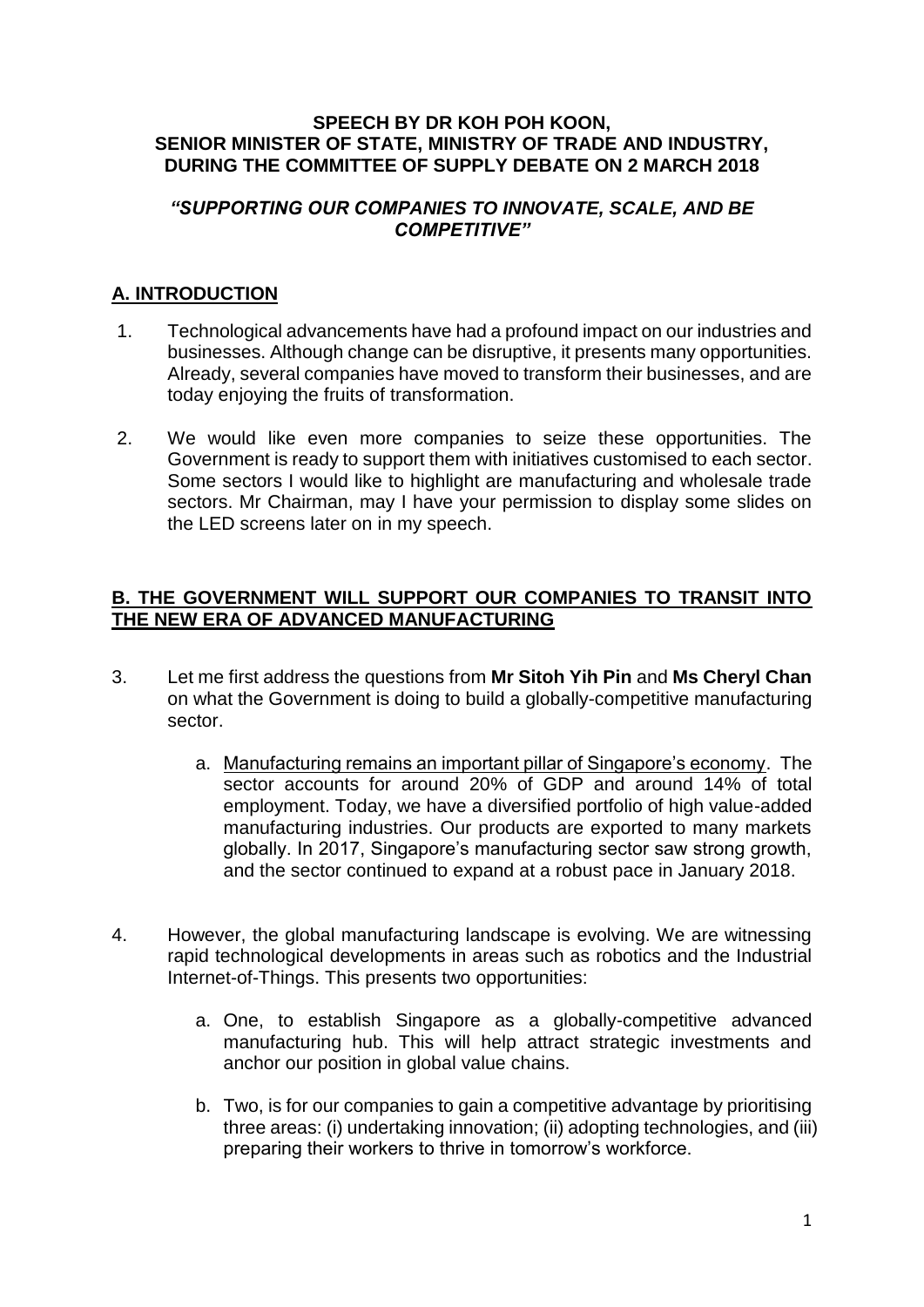- 5. I would like to explain the rest of these points in greater detail in Mandarin. Sir, may I now speak in Mandarin.
- 6. 我在英语发言中提到我们必须通过三方面让本地企业更具竞争优势:(i)积极 创新;(ii)采纳科技,以及(iii)培训员工为未来的工作环境做好准备。

#### *i. Improve innovation capacity*

#### *i.* 提高创新能力

- 7. 创新是区分自己和竞争对手的关键。有些制造业领域,如精密工程(PE),已 经意识到了创新的必要。精密工程企业于 2016 年所投入研发的资金, 与 2015 年同比,增加了50%。
- 8. 中小型企业若要提高创新能力,其中一个方式是参与新加坡科技研究局 "成长企 业科技提升计划"(GET-UP)旗下的商业与科技运作蓝图(Operation and Technology Roadmapping,简称 OTR)。
- 9. 通过商业与科技运作蓝图,中小型企业可以在新科研的指导下,定制长期增长 战略以实现新产品或新服务。这个项目也为中小型企业提供商业战略,以评估 消费者需求、挑战和潜在市场。截至 2017 年 11 月, 已经有超过 300 间企业在 新科研的商业与科技运作蓝图下受惠。
	- a. Plasmotech 就是其中一间受惠企业。Plasmotech 原本只专注于为电子 业制造连接器和电容器。但是通过商业与科技运作蓝图,企业在汽车市 场发现了商机。Plasmotech 在设备和基础设施方面投入了约 170 万元, 聘请了一组工程师研发汽车的部件,并于 2016 年进军市场。
	- b. 在这之后,Plasmotech 的销售额同比增长了 20%。我们希望有更多的企 业能看到创新的价值,开始行动并获得同样的效益。
- 10. 为了让更多企业从商业与科技运作蓝图中受惠,新科研将携手其他政府机构及 商会与商团推出联营式商业与科技运作蓝图。这样的方式会把同一个领域的企 业聚集在一起,并为面对的共同难题一起制定技术路线图。参与的企业便可以 利用这个共享路线图作为基础,根据各别企业的需求,更进一步定制适合自身 的解决方案。这样的安排能让更多公司从业界专家和科技研发人员等共享资源 中受惠。
	- a. 首个联营式商业与科技运作蓝图将集合 16 间食品制造企业, 包括其祥食 品集团(Kee Song Group)和奋发有限公司(Phoon Huat Pte Ltd), 一起讨论提高生产力的科技技术。这其中包括生产区控制系统和减少食 物浪费的货架期监测方案。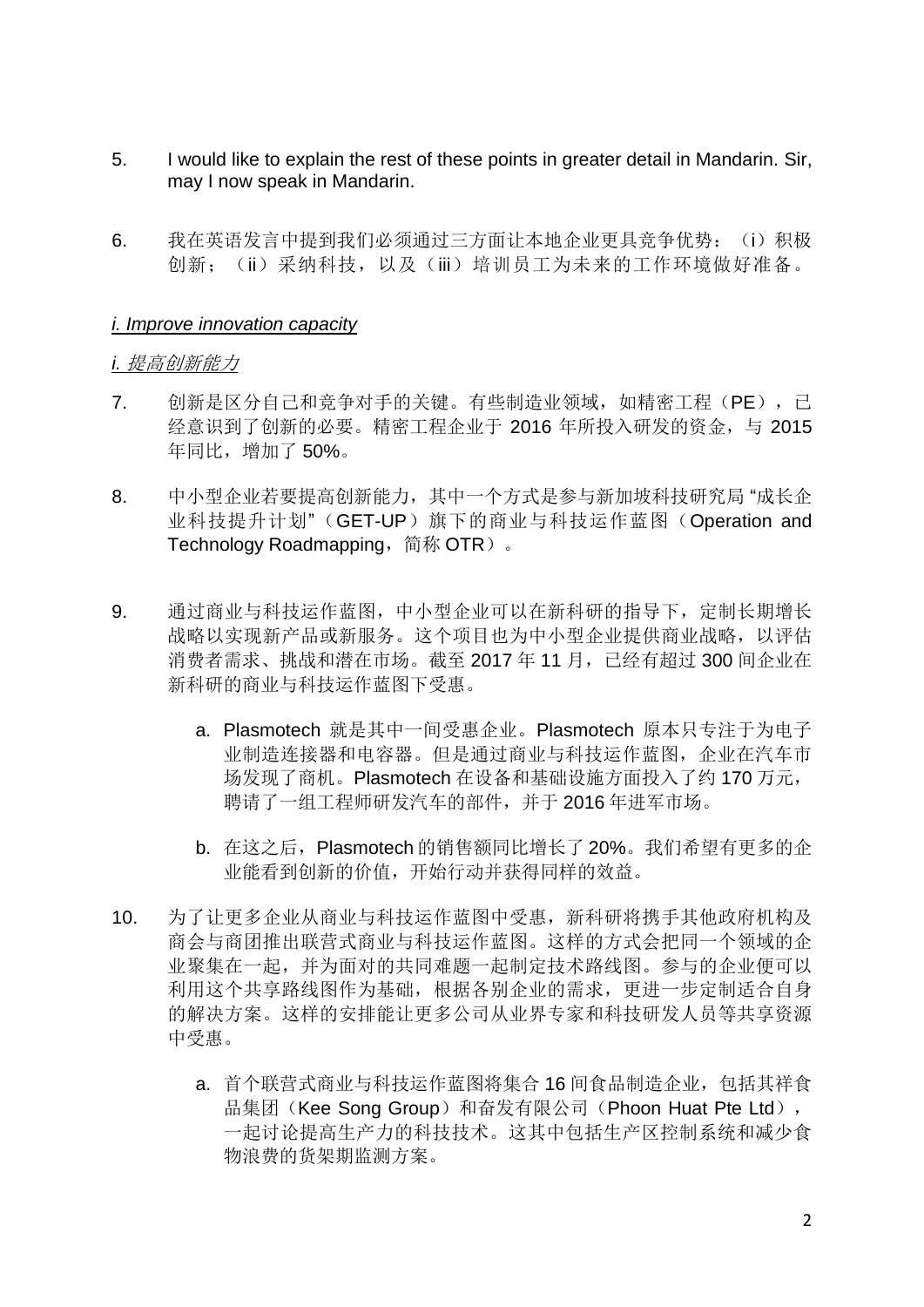(Translation for paras 7 – 10)

7. Innovation is key to differentiating oneself from the competition. This can take the form of creating new products, finding business opportunities, and developing efficient means to optimise resources. Some manufacturing subsectors, such as precision engineering (PE), are already seeing the need for innovation. In 2016, PE companies invested 50% more in R&D compared to the previous year.

8. One of the ways that SMEs can improve their innovation capacity is by tapping on A\*STAR's Growing Enterprises through Technology Upgrade (GET-Up) initiative, which offers Operation and Technology Roadmapping (OTR).

9. Through OTR, SMEs can get A\*STAR's guidance to customise a long-term growth strategy for realising new product or service offerings. The OTR also provides SMEs with business strategies to assess consumer demand, challenges, and potential markets. As of November 2017, A\*STAR has engaged over 300 companies through OTR.

- a. One local company which benefitted is Plasmotech. Previously, Plasmotech focused on manufacturing connectors and capacitors for the electronics industry. The OTR helped them recognise an opportunity in the automotive market. Plasmotech invested around \$1.7 million in equipment and infrastructure, hired a team of engineers to develop components for automotives, and entered the market in 2016.
- b. Since then, Plasmotech's sales have increased 20% year on year. We hope that more companies will see the value of innovation, get started, and enjoy similar benefits.

10. To extend the reach of OTR, A\*STAR will work through lead Government agencies and TACs to launch consortium-style OTRs. This will bring together companies within the same sub-sector to chart out technology roadmaps for shared problem statements. Participating companies can then build on these shared roadmaps as base templates to further customise solutions for their needs. This arrangement allows more companies to leverage shared resources such as industry experts and technology developers.

a. The first consortium-style OTR will bring together 16 food manufacturing companies, including Kee Song Group and Phoon Huat Pte Ltd, to identify common technology areas to improve productivity. These include shop floor control systems and shelf-life monitoring solutions to reduce food waste.

# *ii. Adoption of technologies*

# *ii.* 采纳科技

11.除了提高创新能力,中小型企业还可以采纳制造业技术来优化他们的运作流程 和资源。这将确保企业保持竞争力,从外在需求增长中受惠,就像电子业和精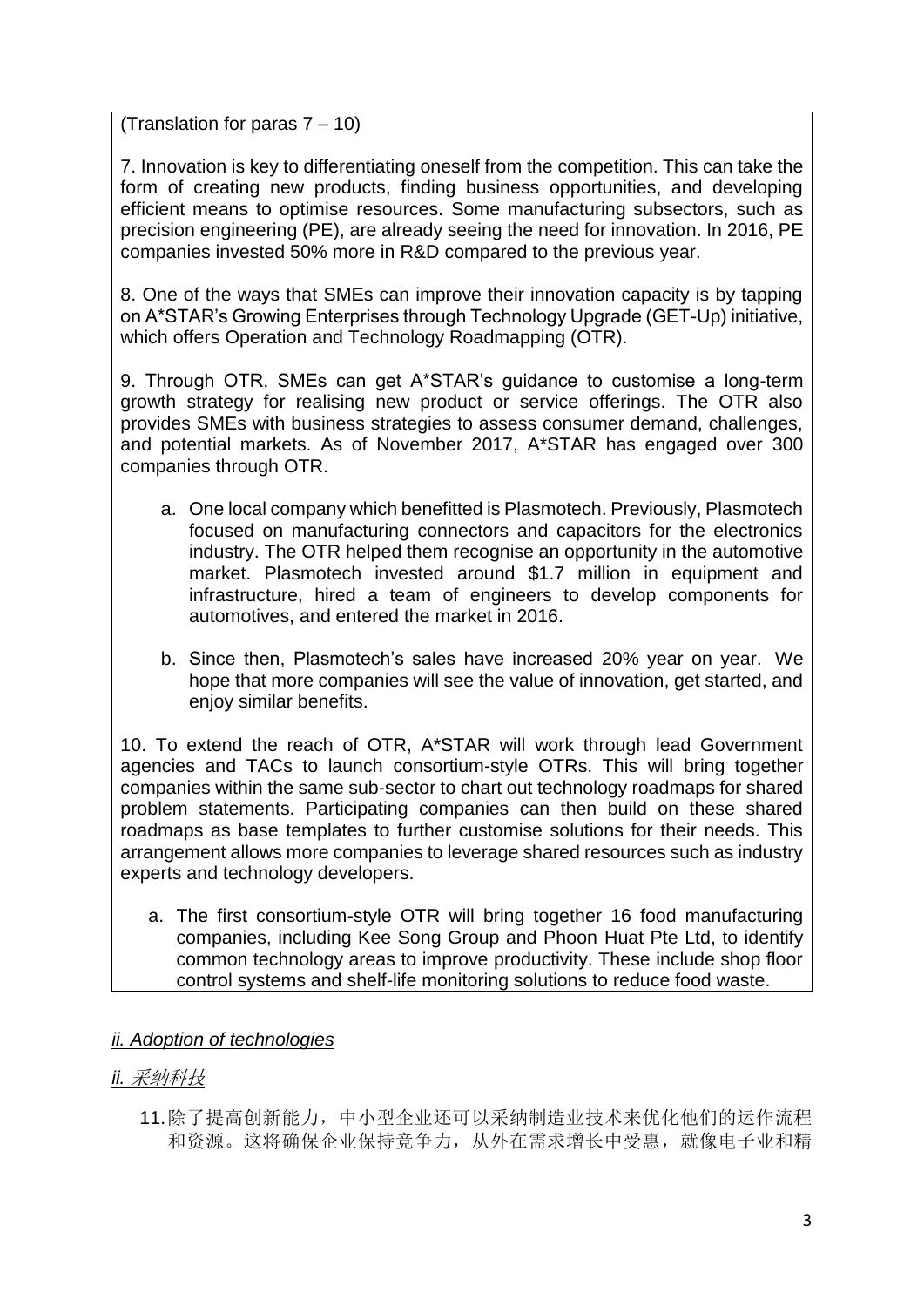密工程业在 2017 年取得强劲生产力增长。在这两个领域里,每名员工的实际附 加值分别增加了 35% 和 15%。

- 12.为协助企业采纳科技,我们推出了许多援助计划。对有意部署大规模自动化方 案以提高生产力的企业,标新局提供的自动化辅助配套(Automation Support Package, 简称 ASP)所包含的的津贴和税务及贷款优惠等, 都可用于抵消成 本。
	- a. 消防设备制造商林杰公司是其中一家申请自动化辅助配套的本地企业。 林杰公司(Lingjack)以前将近 90% 的制造过程须依赖人工劳动。申请 自动化辅助配套后,公司引进了新设备,将抛光、焊接和测试泄漏等工 作自动化。
	- b. 林杰公司的生产效率因此提高了近 40%,并计划扩大生产能力。企业也 在考虑制造更高附加值的商品,并定下目标争取让今年的收入增幅达  $20\%$
- 13.在寻找现成技术解决方案的企业可以利用由新科研和资讯通信媒体发展局共同 创建的企业科技库(Tech Depot)。这个设在标新局"企业通"网站(SME Portal) 的网络平台列明了一系列企业可即刻采纳的生产力方案, 涵盖范围包 括库存和资产追踪,以及供应链管理。自去年 4 月推出以来,企业科技库已推 出 45 个科技解决方案,并有超过 1000 间企业受惠。

(Translation for paras 11 – 13)

11. Besides improving innovation capacity, SMEs can adopt manufacturing technologies to optimise their processes and resources. This ensures that companies remain competitive and can benefit from upturns in external demand, as demonstrated by the strong productivity growth in electronics and precision engineering clusters in 2017. In those clusters, real value-added per worker grew by 35% and 15% respectively.

12. To facilitate the adoption of technologies, we have put in place various support schemes. For companies considering the deployment of large-scale automation to improve productivity, SPRING offers the Automation Support Package (ASP) comprising grant, tax, and loan incentives to offset costs.

- a. One local company which has tapped the ASP is Lingjack, a manufacturer of firefighting equipment. Lingjack previously depended on manual labour for almost 90% of its manufacturing processes. Through the ASP, the company introduced new equipment to automate functions such as polishing, welding and leak testing.
- b. As a result, Lingjack improved its manufacturing efficiency by almost 40% and is looking to expand its production capacity. It is also looking to manufacture higher value-added goods, and is targeting an increase in revenue by up to 20% this year.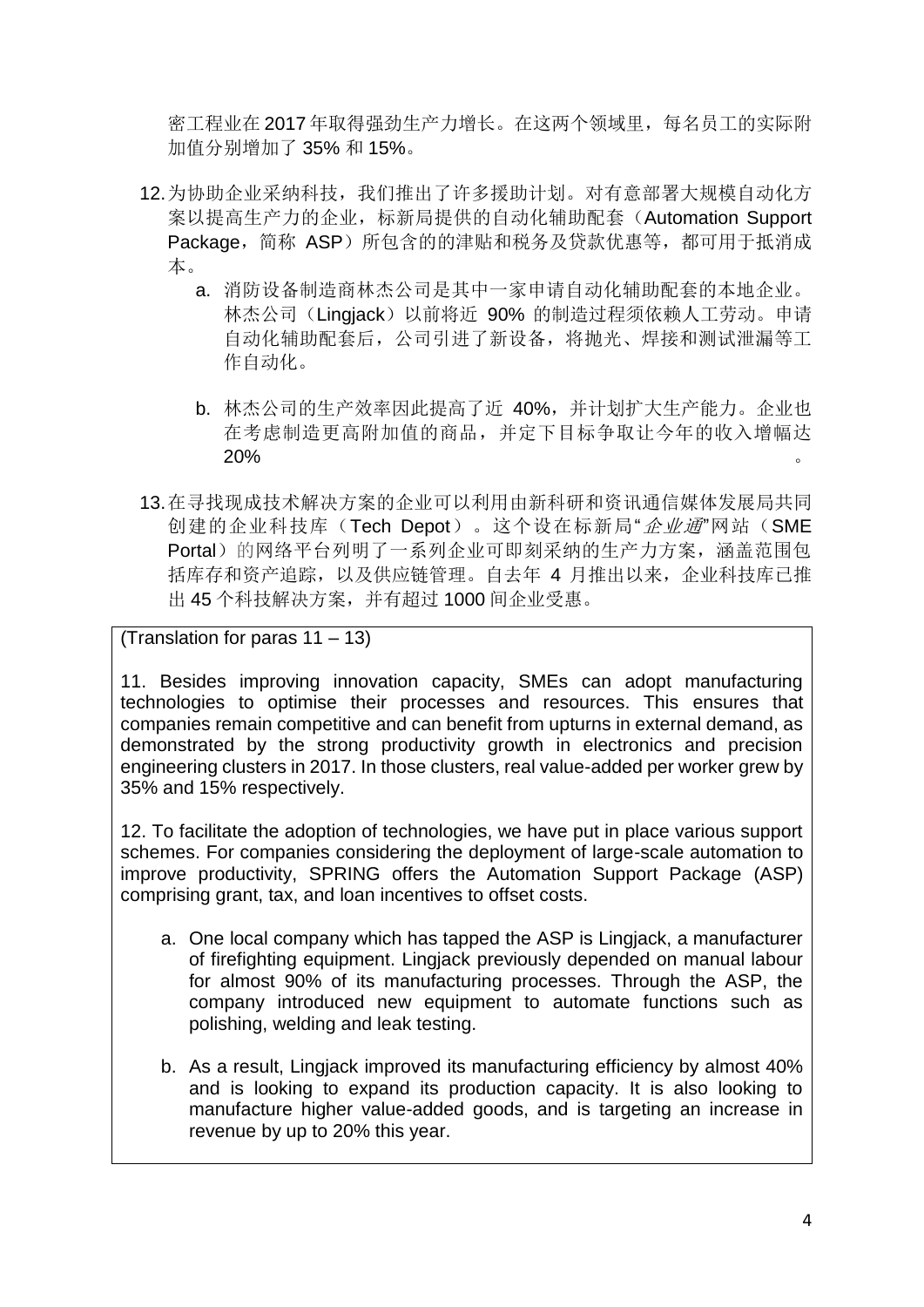13. Companies which are looking for ready technology solutions can access the Tech Depot, jointly created by A\*STAR, IMDA, and SPRING. This is an online repository of plug-and-play productivity solutions which can be found on SPRING's SME Portal. The solutions cover areas such as inventory and asset tracking, and supply chain management. Since its launch in April last year, 45 solutions have been made available and more than 1,000 companies have adopted solutions from Tech Depot.

#### *iii. Preparing workers*

#### *iii.* 确保员工做好准备

- 14.在检讨策略和计划同时,企业也应该考虑到员工的提升,并和员工一起转型。 我们强烈鼓励企业主动地为员工提供培训,以确保他们为未来的变化做好准备。
	- a. 优力精密工程有限公司(Univac)是一家生产医疗器械和生命科学产品 的精密工程的本地大型企业。这间企业不仅开始了业务转型,也确保员 工为转型做好准备。59 岁的严光明是公司的高级质量工程师。他的工作 原本非常依赖人手劳动,需要耗费大量的时间和精力收集数据。
	- b. 今天,优力精密工程有限公司在工作流程中采用应用软件后,数据收集 日益自动化。这些变化使公司可以重新部署员工,让他们负责数据分析 等更高附加值的职务。
	- c. 为了让员工适应转变,优力精密工程有限公司组建了一个团队提供新软 件和新技术培训。这个团队还在施行期间提供在职支援,确保工程师和 技术人员能够胜任工作并有信心地操作软件。
	- d. 严光明很感激数码化转型让他的工作变得更省力——他不再需要人工收 集数据,而是从数码设备就能轻松得到所需数据。他现在能够更专注于 数据分析及设计解决方案。

### (Translation for para 14)

14. Even as companies review their strategies and plans, they should transform with their workers in mind. We strongly encourage companies to proactively prepare their workers for the changes ahead.

- a. Univac, a precision engineering LLE that manufactures medical devices and life science consumables, is one such company. Univac has not just embarked on transforming its business, but is also equipping its employees for the changes. Mr Yim Kong Ming, 59, is a Senior Quality Engineer with the company. His job used to be very manual, requiring significant time and effort for data collection.
- b. Today, as Univac incorporates software applications in its processes, data collection is increasingly automated and seamless. These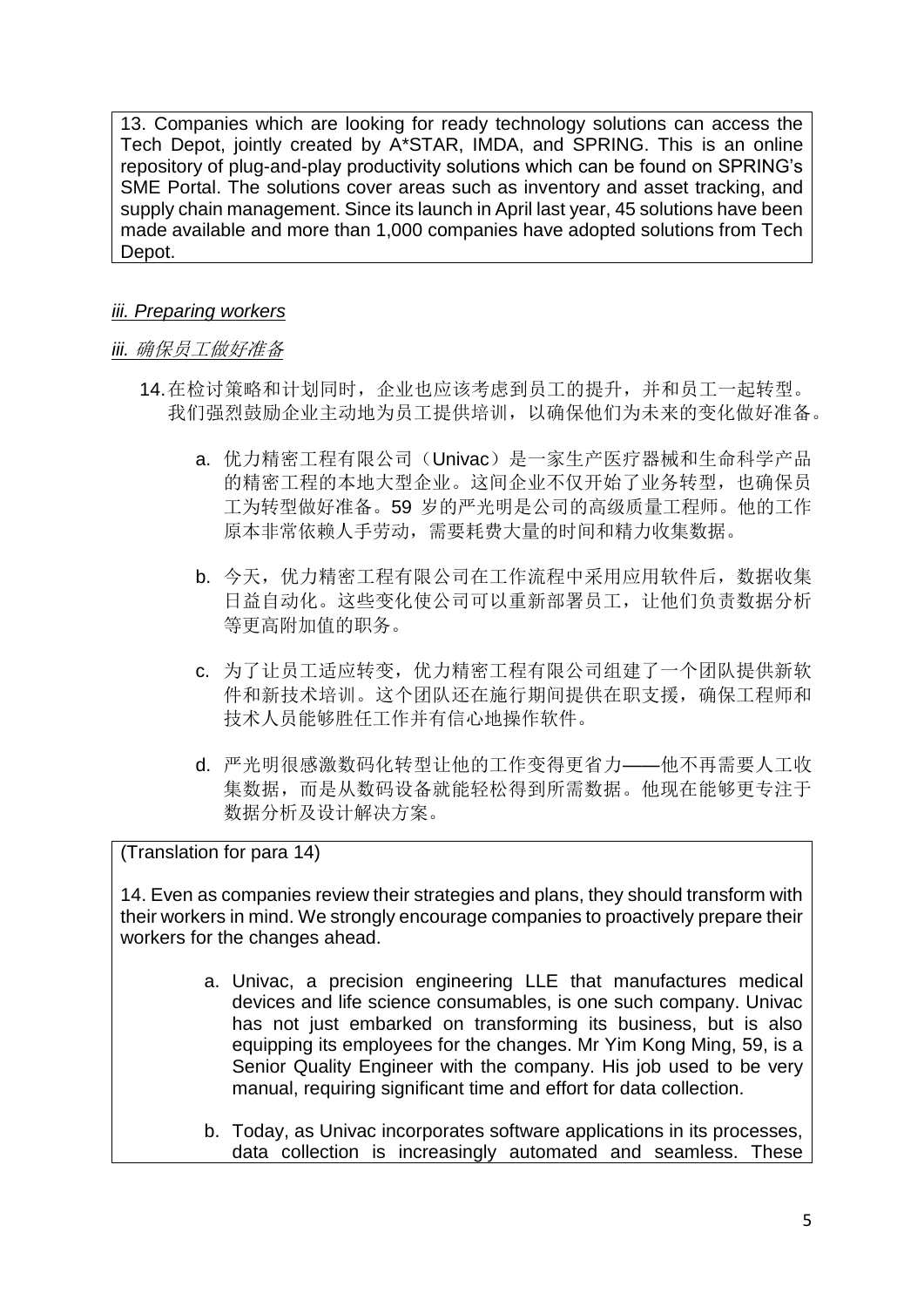ongoing changes allow its workers to be redeployed to higher valueadded tasks, such as data analysis.

- c. To prepare its employees for the changes, Univac assembled a team to provide training in the new software and technologies. The team also provides on-the-job support during the implementation phase to ensure that the engineers and technicians are competent and confident in operating the software.
- d. Kong Ming appreciates how the digital transformation has made his job less laborious – instead of having to manually collect the data, he now has easy access to it on his digital devices and can focus more on data analysis and problem resolution.
- 15. Over time, as our companies continue to improve their innovation capacity, adopt technologies, and prepare their workforce, we will build up a strong local manufacturing base to support our vision of being an advanced manufacturing hub.
- 16. While I have spoken about the many schemes available to support companies, I understand that some companies are unsure how and where to begin their transformation journey. And this is a point that Mr Sitoh Yih Pin raised earlier. As a first step, companies can use EDB's Singapore Smart Industry Readiness Index (SSIRI). This tool will help companies to self-diagnose the futurereadiness of their organisational processes, technology usage, and workforce skills. It is designed to be used by companies of all sizes in all sectors, to determine how they may implement "smart" manufacturing operations. I encourage companies to sign up for the SSIRI workshops conducted by EDB to find out more. I will also speak more about the SSIRI later this month at the Internet of Things (IoT) Asia Conference 2018.

### **C. MAINTAINING SINGAPORE'S COMPETITIVENESS AS A GLOBAL TRADE HUB**

- 17. I would now like to speak about the Government's efforts to maintain Singapore's competitiveness as a global trade hub.
	- a. Today, Wholesale Trade is a key contributor to Singapore's economy, accounting for about 16% of our GDP.
	- b. However, the Wholesale Trade sector is lesser known to many Singaporeans. Most have the misperception that it involves working in warehouses.
	- c. Actually it is far from that it is one of our economy's largest and most diverse sectors, comprising more than 35,000 firms engaging in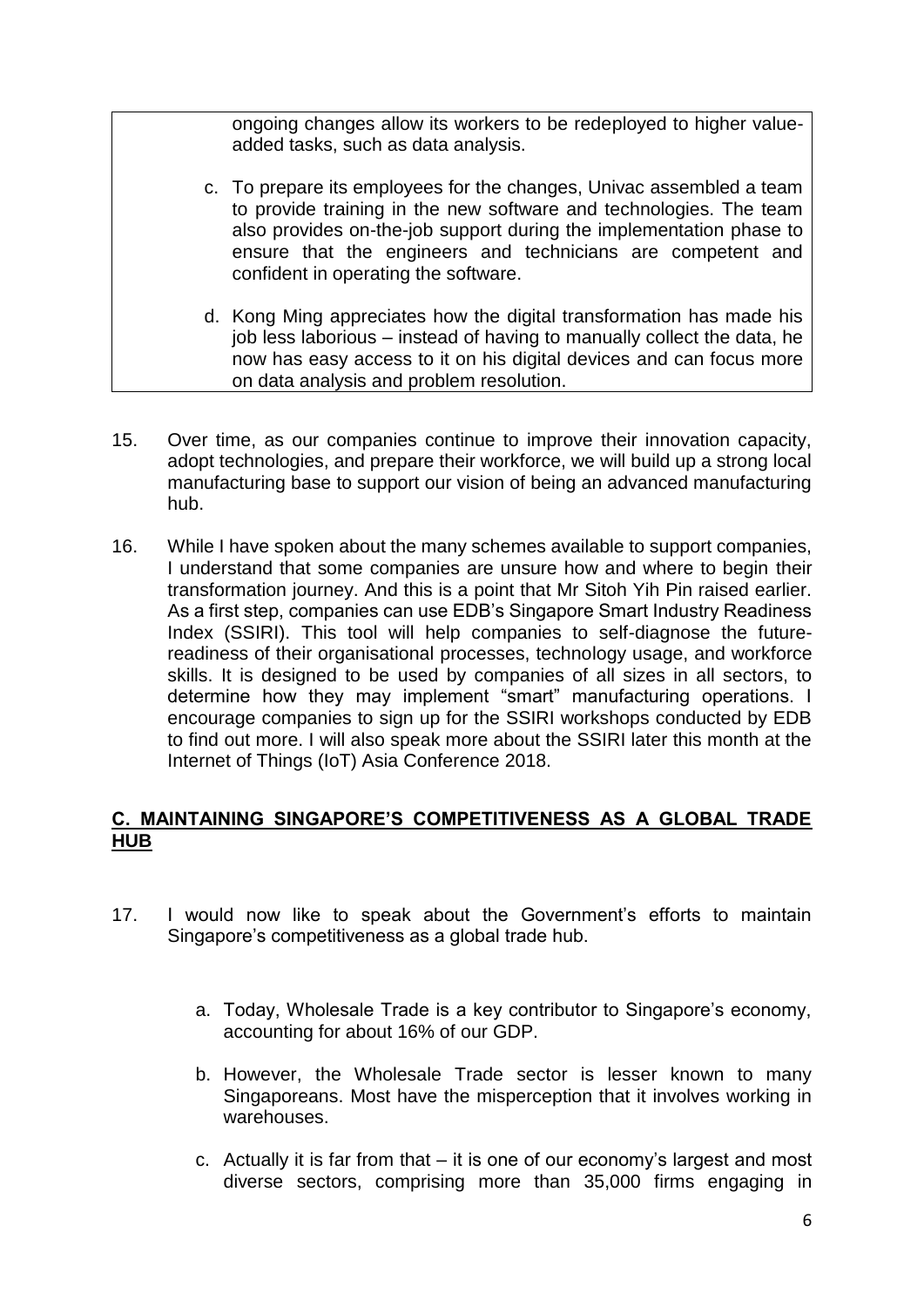Business-to-Business (B2B) transactions for a wide range of goods, ranging from household goods to consumer electronics, to food items and commodities. The sector is also external-facing, with over 80% of sales derived from international trade.

- 18. This international aspect puts the Wholesale Trade sector in a prime position for growth over the next decade. Across Asia, rapid population growth and rising consumerism are expected to fuel regional demand for goods like food, fuel, and smart devices. To help local enterprises unlock these opportunities, the Government has worked to deepen our trade connections with ASEAN.
	- a. In September 2017, the Singapore Logistics Association (SLA) and Global eTrade Services (GeTS) launched 'hive', a regional B2B trade facilitation platform. 'hive' supports companies in meeting cross-border trade compliance requirements for over 50 customs authorities in ASEAN and around the world. This allows companies to enjoy greater process efficiencies and seamless clearance, since 'hive' will be linked to Singapore Customs.
	- b. Preliminary response has been encouraging. In a mere 5 months, over 2,300 companies have joined the platform, with close to 4,000 transactions completed.
- 19. Yet, we must be prepared for how technological advancements, such as blockchain technology and data analytics, could revolutionise the way global trade is conducted in the coming years.
	- a. To help strengthen our trade ecosystem, we will establish the Trade Infrastructure Development Fund (TIDF) this year. The TIDF will be offered as a grant to support companies which are looking to develop B2B e-marketplaces and innovative trade solutions. The TIDF will also support initiatives to create a wider spectrum of financial value-added service offerings. These efforts will help support our Wholesale Trade companies to scale up, and become more productive and innovative.
- 20. Sir, even as our industries and companies transform and seize the opportunities, we want our people to benefit from the good jobs that will be created. SPS Low Yen Ling will speak in greater detail about how our people can thrive in this new environment.

### **D. WE REMAIN COMMITTED TO DEVELOPING A VIBRANT AND SELF-SUSTAINING ECOSYSTEM TO HELP OUR STARTUPS THRIVE**

21. Much of my speech earlier has focused on transforming and rejuvenating existing industries to future-proof Singapore's economy. I would now like to address another part of the equation: how the Government is working to nurture startups as catalysts for growth.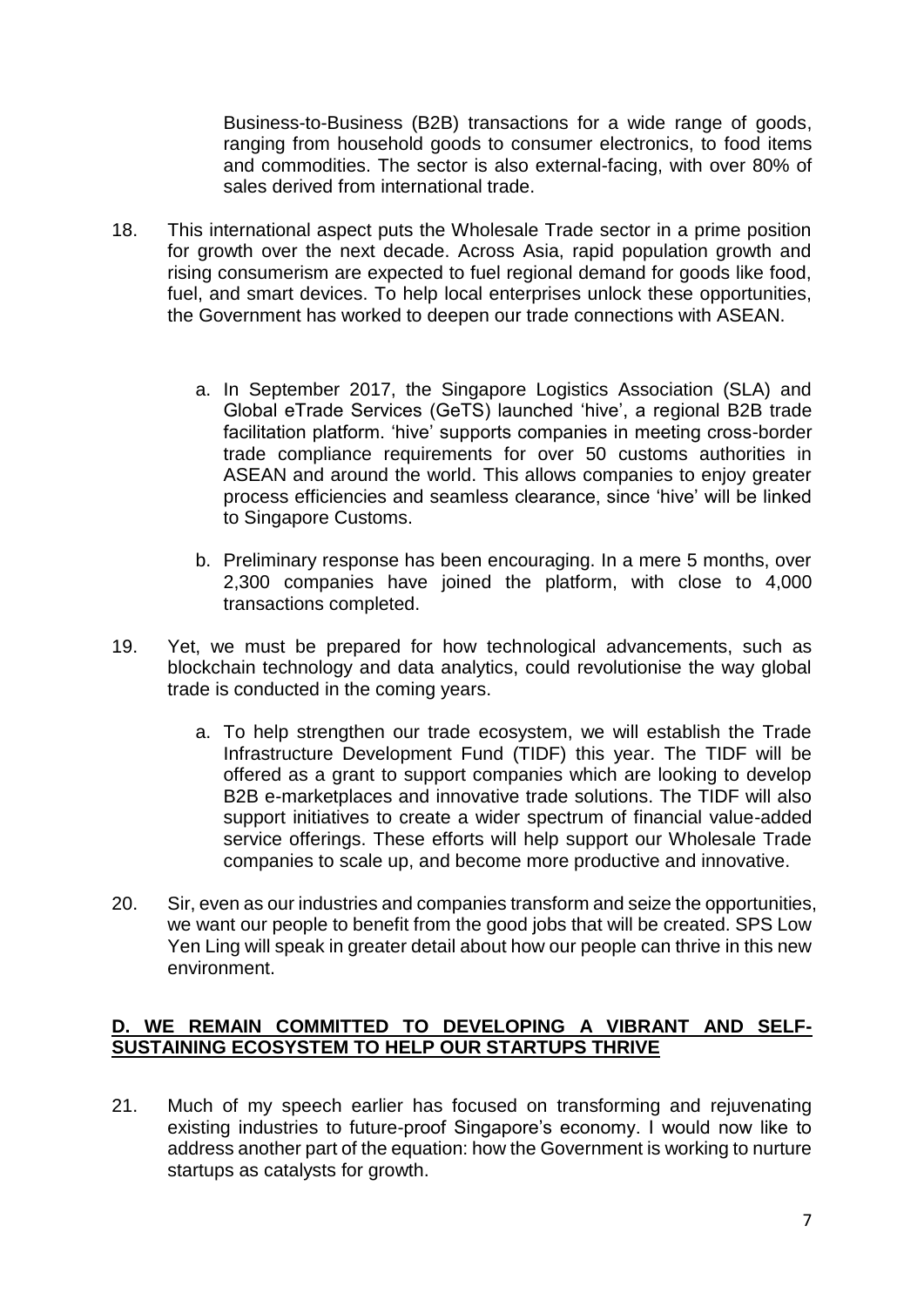- 22. **Mr Charles Chong** asked about the Government's efforts to build up our startup landscape. Startups play an important role in our economy. They help to boost Singapore's economic competitiveness through innovative ideas and disruption of existing industries, thus contributing to sector development and transformation.
- 23. In recent years, we have seen good growth in the number, contribution, and quality of our startups.
	- a. The total number of startups in Singapore grew from 22,000 in 2003 to 43,000 in 2016. They contributed \$7.7 billion, or 1.9% of GDP in 2016. In particular, the number of tech startups increased from 2,800 to 4,300 in the same time period, employing about 24,000 workers in 2016.
	- b. Startups in Singapore are also attracting a good level of investor interest and funding. In January 2018, local logistics startup Ninja Van raised over US\$87 million in its Series C funding round, while late last year, home-grown gaming company Razer raised US\$528 million in its initial public offering in Hong Kong.
	- c. These success stories are certainly not one-off. In Singapore, the venture funding activity and deal flows have multiplied significantly from 80 deals worth US\$136.4 million in 2012, to 174 deals worth US\$1.37 billion in 2017.
- 24. These developments reflect the growing quality and potential of startups here. This shows that our moves to distinguish Singapore's startup scene through establishing a strong brand identity, strengthening our talent attraction efforts, and enhancing funding support are bearing fruit.
- 25. "Startup SG" was launched in March 2017 as a single brand identity to showcase Singapore's startup ecosystem to the world. It also unified the Government's startup support schemes, making it easier for entrepreneurs to apply for support.
	- a. SPRING leveraged the Startup SG brand to organise the inaugural Startup SG competition, SLINGSHOT@SWITCH, in September 2017. The competition attracted more than 900 teams from over 30 countries. Media coverage of the competition and the Startup SG brand was extensive, and helped to increase global mindshare of Singapore as a startup hub.
- 26. Second, to improve Singapore's attractiveness to global entrepreneurial talent, we enhanced the EntrePass scheme's entry and renewal criteria in August 2017. Since then, the number of applications has more than doubled.
	- a. This is an encouraging development. Given Singapore's small size, we need to remain open to promising global entrepreneurial talent who can contribute to the vibrancy of our startup scene. This will help to seed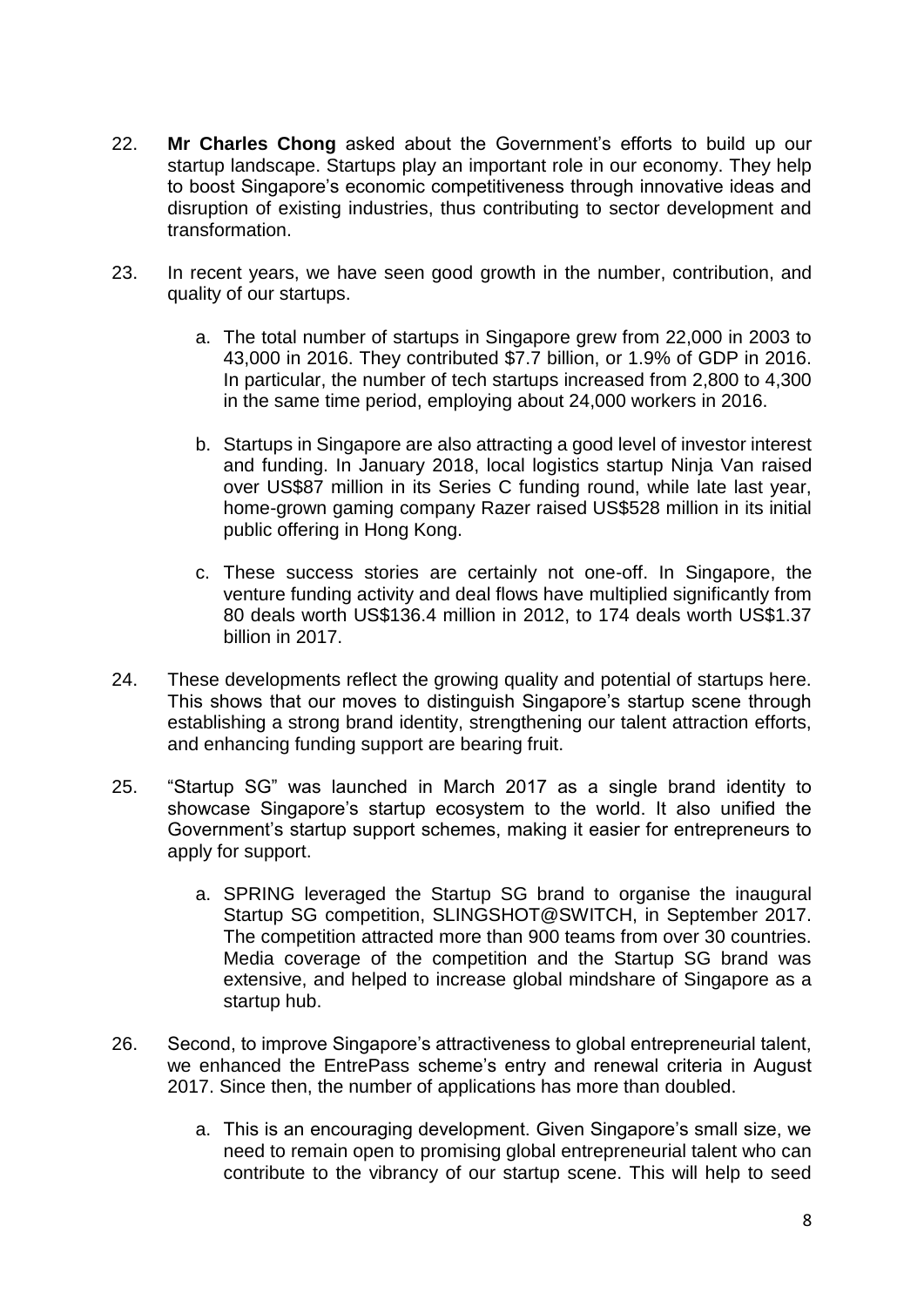future growth and good local jobs. In 2016, foreign startups generated a total of 9,800 local jobs. As a percentage share of the total employment generated by foreign startups, local jobs took up 54%, which constitutes an increase from 50% in 2012.

- b. In one example, after Dr Bert Grobben's application for the EntrePass was supported in 2015, he incorporated a startup here, called Budding Innovations. His company specialises in commercialisation of technology by working with companies to develop go-to-market strategies. Budding Innovations has since created five local jobs, of which three are PMFTs.
- 27. Third, to strengthen funding support, we raised the cap and proportion of the Government's co-investment funding share under the Startup SG Equity last year. This aims to catalyse private sector investment into promising Singaporebased technology startups with intellectual property and global market potential.
	- a. Building on this, SPRING appointed nine co-investment partners last month with the goal of further catalysing over \$200 million into more deep tech startups in the growth sectors of Advanced Manufacturing and Engineering, Health and Biomedical Sciences, and Urban Solutions and Sustainability.
	- b. Beyond funding, the deep tech startups will stand to benefit from the various resources and know-how provided by those co-investment partners, which had been chosen for their expertise in the respective sectors. This includes help with technology translation, prototyping and manufacturing facilities, and strategic networks for development and commercialisation – thus working to shorten the startups' learning curves, and improving their chances of success.
- 28. To scale up, startups should seek out growth opportunities, both locally and abroad. Startups can tap on partner networks which we have put into place.
	- a. Last year, the Government worked closely with partners like the Action Community for Entrepreneurship (ACE) to strengthen startups' access to smart financing and global networks. This included supporting the launch of ACE International Centre, which provides a landing pad for global startups, and helps local startups to scale up and internationalise.
	- b. JTC has also developed LaunchPads at one-north and Jurong Innovation District (JID), which offer a range of spaces for startups to operate in and test-bed their ideas. More importantly, LaunchPads serve as hubs to connect entrepreneurs with accelerators, incubators, venture capitalists, and fellow entrepreneurs in related fields. This creates opportunities for knowledge sharing, collaboration, and growth. At JTC LaunchPad @ JID, JTC will work with partners to provide a one-stop prototyping centre where deep tech startups can leverage shared equipment for small batch production.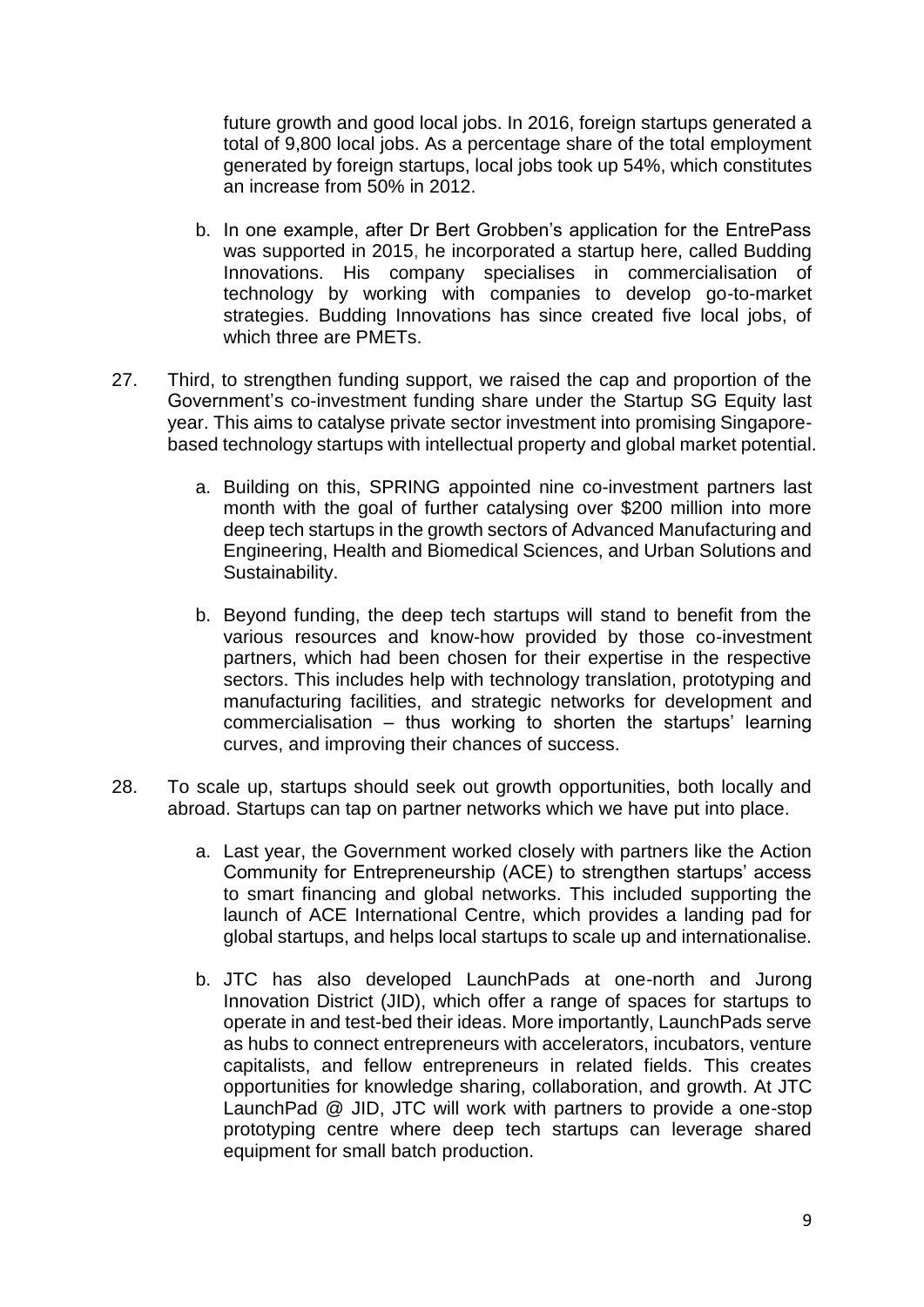- c. SPRING will also be launching the Startup SG (SSG) Network later this year. The SSG Network will be a one-stop database of information, as well as an e-community of startups and ecosystem players. This will support networking and facilitate business matching for startups.
- d. With the establishment of Enterprise Singapore (ESG) in April this year, startups will be able to leverage ESG's international network of offices and in-market partners to scale up and expand into new overseas markets. ESG will advise startups on capability development and internationalisation, while providing them with integrated support through the schemes that were previously under SPRING and IE Singapore.

## **E. CONSUMER PROTECTION**

- 29. As the Minister for Industry, Mr S Iswaran, had earlier highlighted, the Government is adapting to better serve the needs of industry in Singapore's new economic environment.
- 30. As part of this, the Government will restructure the Competition Commission of Singapore (CCS) in April 2018 to take over SPRING's current role as the administering agency for the Consumer Protection (Fair Trading) Act (CPFTA). Besides the CPFTA, CCS will continue its current mandate of administering the Competition Act. To reflect its new role, CCS will be renamed to the "Competition and Consumer Commission of Singapore", or CCCS.
- 31. I would now like to address **Mr Lim Biow Chuan's** question about consumer protection for online transactions, specifically his suggestions to restrict the use of mandatory arbitration clauses in standard terms and conditions and preticked boxes for additional goods and services.
- 32. The CPFTA protects consumers against errant retailers which engage in unfair trading practices, regardless of whether these transactions take place online or offline. The Act provides for civil actions to be taken by consumers and by specified bodies against retailers that persist in unfair trading practices.
- 33. The Government adopts a balanced approach of supporting a pro-enterprise environment, while at the same time protecting consumers. In line with the principle of the freedom of contract, businesses are free to enter into consumer contracts, as long as it is mutually agreed to by the contracting parties.
- 34. Businesses and consumers should be alert to the clauses and conditions of any contract they enter into, including the fine print. Consumers should also take steps to protect themselves before making their purchases. This could include checking reviews on the reputation of retailers and their refund policies and mechanisms. Practices such as using small print to conceal or mislead consumers on a material fact in relation to the transaction, can be considered as unfair practices under the CPFTA.